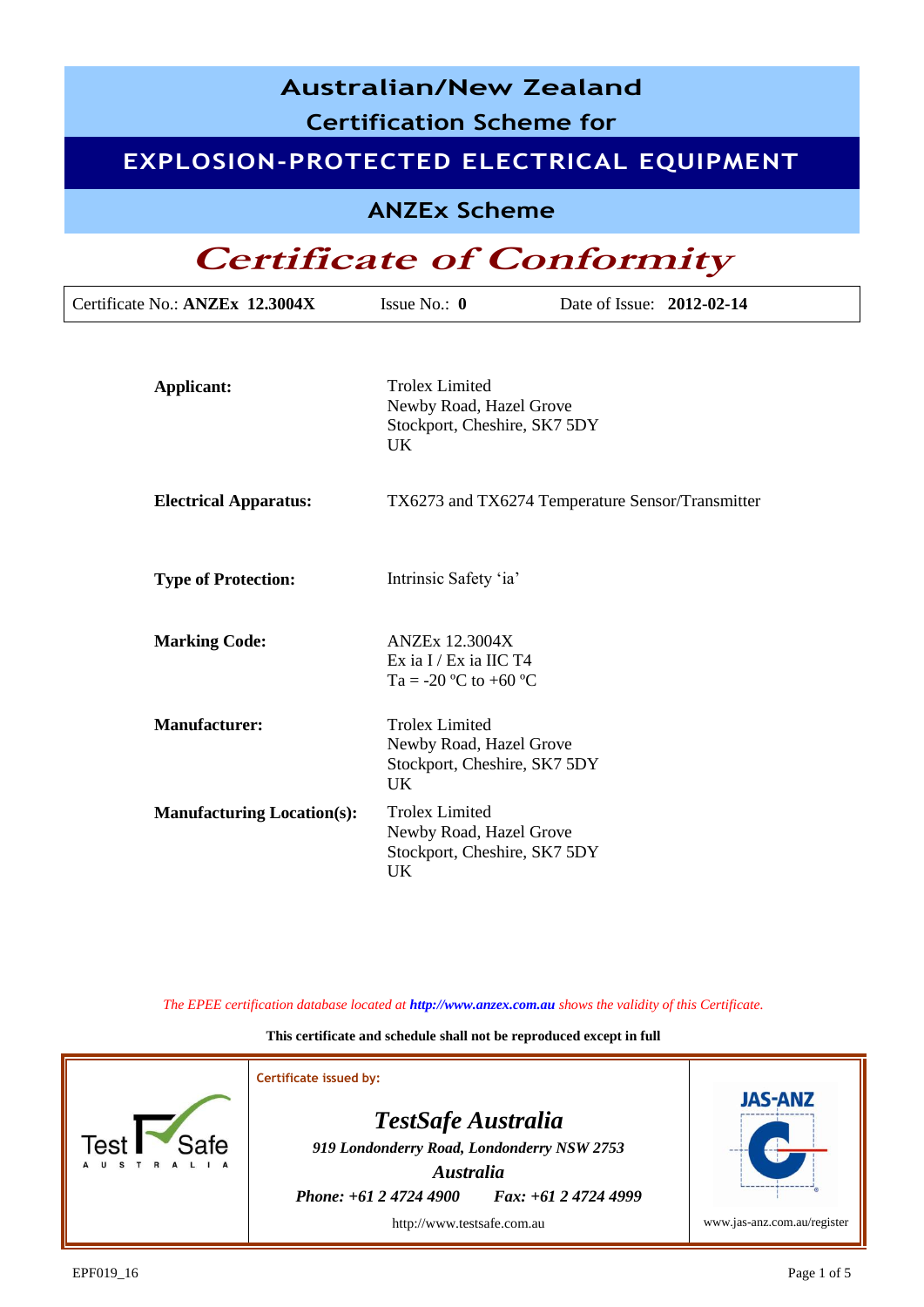

*This certificate is granted subject to the conditions as set out in Standards Australia/Standards New Zealand Miscellaneous Publication MP87.1:2008.*

#### **STANDARDS:**

*The electrical apparatus and any acceptable variations to it specified in the schedule of this certificate and the identified documents, was found to comply with the following standards:* 

AS/NZS 60079-0:2005 Electrical apparatus for explosive gas atmospheres - Part 0: General requirements AS/NZS 60079-11:2006 AS 60529:2004 Explosive atmospheres - Part 11: Equipment protection by Intrinsic safety "i" Degree of protection provided by enclosures (IP code)

*This Certificate does not indicate compliance with electrical safety and performance requirements other than those expressly included in the Standard(s) listed above.*

#### **ASSESSMENT & TEST REPORTS:**

*The equipment listed has successfully met the assessment and test requirements as recorded in:* 

Test Report No. and Issuing Body: 33377; TestSafe Quality Assessment Report No. and Issuing Body: GB/SIR/QAR07.0017/02 ; Sira

File Reference: 2011/021893

2012-02-14

*Signed for and on behalf of issuing body Date of Issue*

Quality & Certification Manager

*Position*

**This certificate and schedule shall not be reproduced except in full**

**This certificate is not transferable and remains the property of the issuing body and must be returned in the event of it being revoked or not renewed.**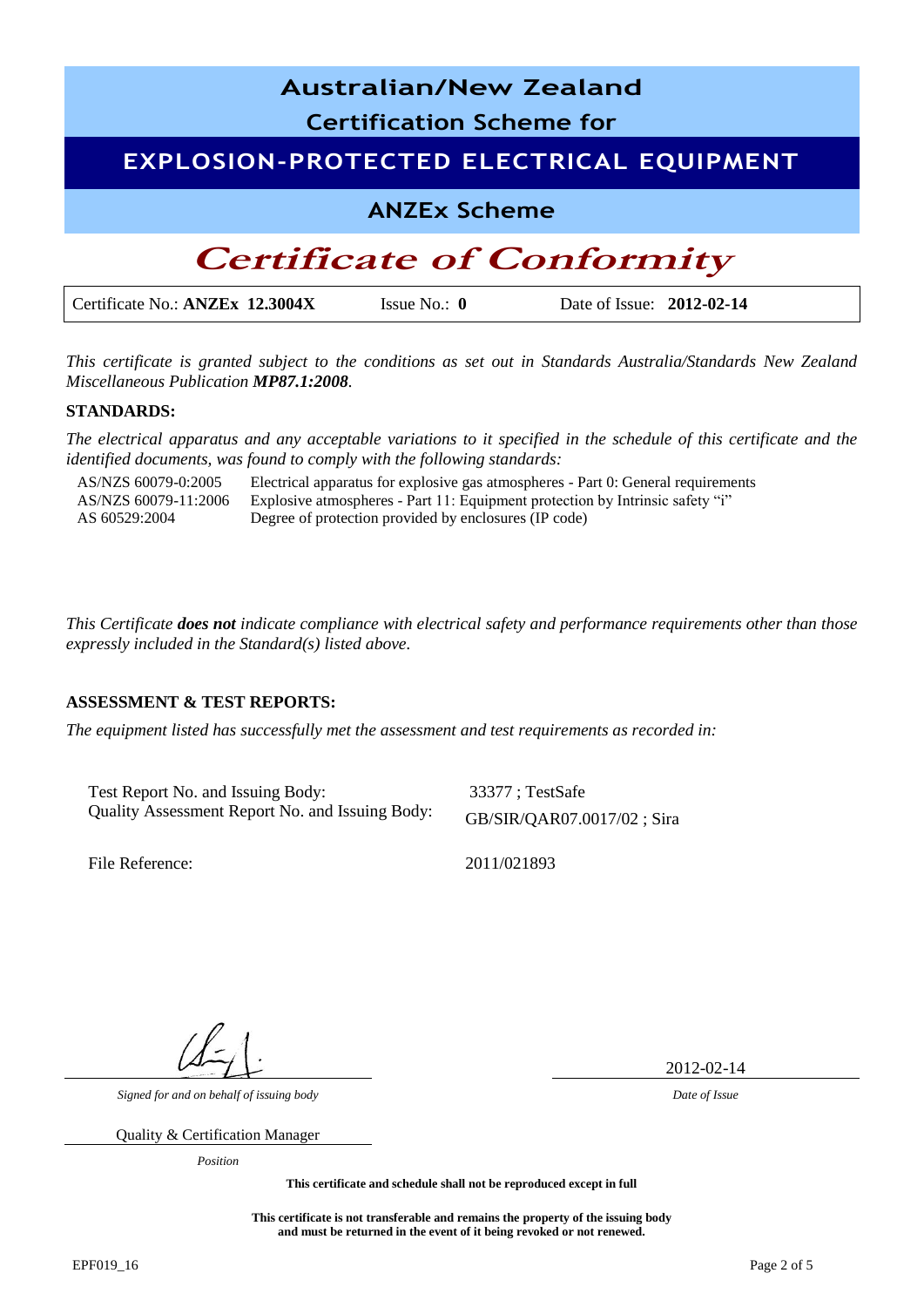# **Australian/New Zealand Certification Scheme for EXPLOSION-PROTECTED ELECTRICAL EQUIPMENT ANZEx Scheme Certificate of Conformity**

Certificate No.: **ANZEx 12.3004X** Issue No.: **0** Date of Issue: **2012-02-14**

### **Schedule**

#### **EQUIPMENT:**

The TX6273 and TX6274 Temperature Sensor/Transmitter are temperature sensors. They take a signal from an integral resistance temperature sensor, condition the signal and output it, in analogue form, to external monitoring equipment. The two models differ in the location of the sensing element.

There are five builds of the Sensor/Transmitter:

| Group I   | $0.4 - 2V$             |
|-----------|------------------------|
| Group I   | $5-15Hz$               |
| Group I   | $4-20mA$ , $3/4$ wires |
| Group I   | $4-20mA$ , $2 wires$   |
| Group IIC | $4-20mA$ , $2 wires$   |

#### **CONDITIONS OF CERTIFICATION:**

1. It is a condition of safe use that the following entity parameters for the terminals shall be taken into account during installation:

|                | <b>Group I</b>     |                    | <b>Group I</b>           |                          | <b>Group I</b>           |                          |
|----------------|--------------------|--------------------|--------------------------|--------------------------|--------------------------|--------------------------|
|                | 4-20mA, 3/4-wire   |                    | $0.4-2V$                 |                          | $5-15Hz$                 |                          |
|                | <b>T1-T2</b>       | <b>T3-T4</b>       | <b>T1-T2</b>             | <b>T3-T4</b>             | <b>T1-T2</b>             | <b>T3-T4</b>             |
|                | (signal)           | (supply)           | (signal)                 | (supply)                 | (signal)                 | (supply)                 |
| Ui             | 16.5V              | 16.5V              | 16.5V                    | 16.5V                    | 16.5V                    | 16.5V                    |
| <b>Ii</b>      | 150mA              |                    | 150mA                    | $\overline{\phantom{a}}$ | -                        |                          |
| Pi             | 0.62W              |                    | 0.62W                    | $\overline{\phantom{a}}$ | 2.5W                     |                          |
| <b>Ci</b>      | 1.2nF              | $\boldsymbol{0}$   | 1.2nF                    | $\boldsymbol{0}$         | $\boldsymbol{0}$         | $\boldsymbol{0}$         |
| Li/Ri          | $<$ 20uH/ $\Omega$ | $<$ 20uH/ $\Omega$ | $<$ 20uH/ $\Omega$       | $<$ 20uH/ $\Omega$       | $<$ 20uH/ $\Omega$       | $<$ 20uH/ $\Omega$       |
| U <sub>0</sub> | 16.5V              |                    |                          |                          |                          |                          |
| Io             | 281mA              | ۰                  |                          | $\overline{\phantom{a}}$ | -                        | $\overline{\phantom{a}}$ |
| Po             | 1.158W             | $\overline{a}$     | $\overline{\phantom{a}}$ | $\overline{\phantom{a}}$ | $\overline{\phantom{a}}$ | $\overline{\phantom{0}}$ |
| Co             | 857nF              |                    |                          |                          |                          |                          |
| Lo             | 2955uH             |                    |                          |                          |                          |                          |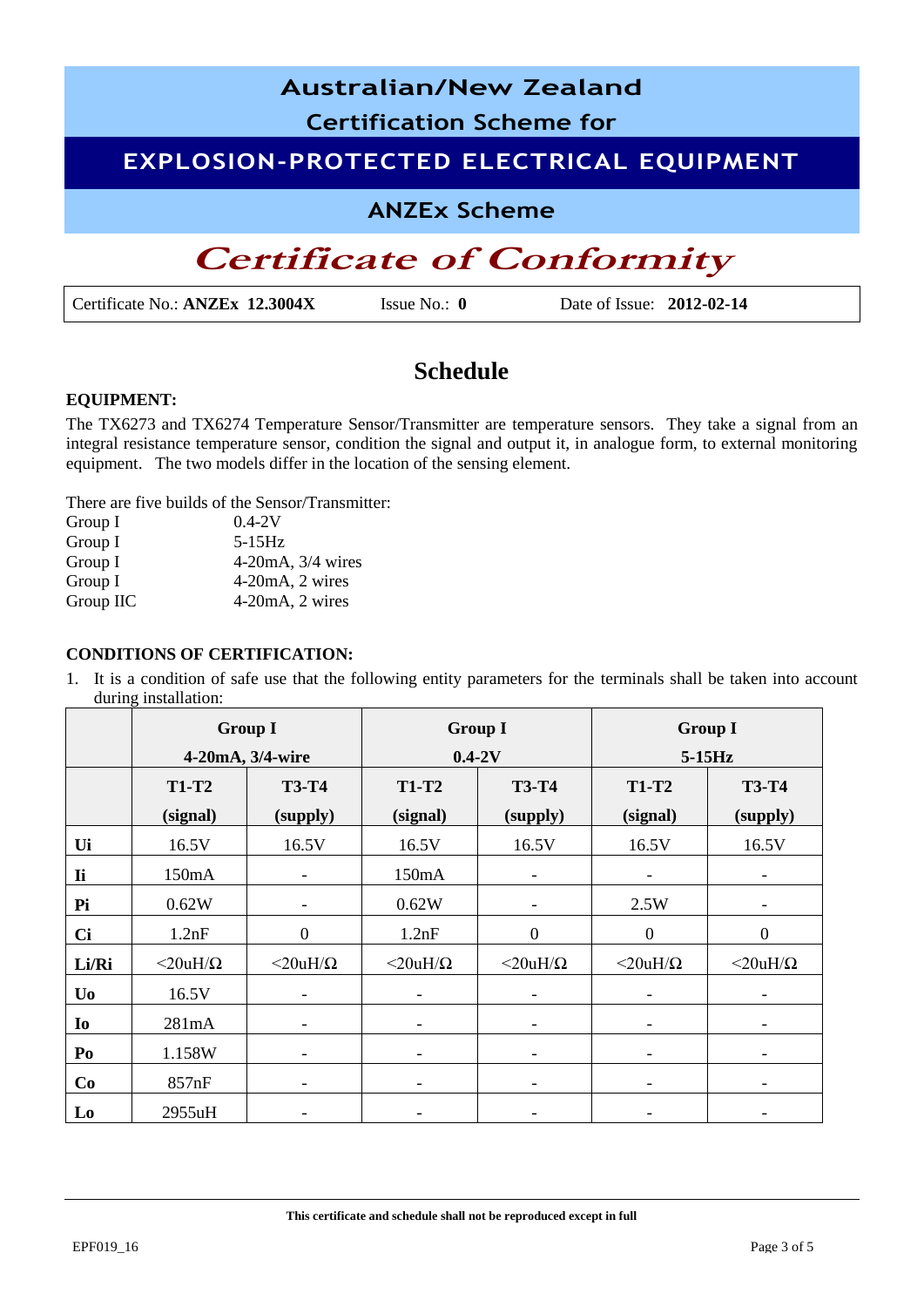### **Australian/New Zealand Certification Scheme for EXPLOSION-PROTECTED ELECTRICAL EQUIPMENT**

**ANZEx Scheme**

## **Certificate of Conformity**

Certificate No.: **ANZEx 12.3004X** Issue No.: **0** Date of Issue: **2012-02-14**

|                |                    | <b>Group I</b>     | <b>Group II</b> |              |  |  |
|----------------|--------------------|--------------------|-----------------|--------------|--|--|
|                | 4-20mA, 2-wire     |                    | 4-20mA, 2-wire  |              |  |  |
|                | <b>T1-T4</b>       | <b>T2-T3</b>       | <b>T1-T4</b>    | <b>T2-T3</b> |  |  |
| Ui             | 16.5V              | 1.5V               | 28V             | 1.5V         |  |  |
| <b>Ii</b>      |                    | 100mA              | 120mA           | 100mA        |  |  |
| Pi             |                    | 25mW               | 0.84W           | 25mW         |  |  |
| $R_{source}$   |                    |                    | $234\Omega$     |              |  |  |
| <b>Ci</b>      | 0                  | 0                  | 38nF            | 0            |  |  |
| Li             |                    |                    | 9uH             | 9uH          |  |  |
| Li/Ri          | $<$ 20uH/ $\Omega$ | $<$ 20uH/ $\Omega$ |                 |              |  |  |
| U <sub>0</sub> | N/A                | 16.5V              | N/A             | 28V          |  |  |
| I <sub>0</sub> | N/A                | 17mA               | N/A             | 28mA         |  |  |
| Co             | N/A                | 5nF                | N/A             | 5nF          |  |  |
| Lo             | N/A                | 5uH                | N/A             | 5uH          |  |  |

2. It is a condition of safe use that since potential electrostatic charging may develop on surface of the apparatus, the apparatus shall only be cleaned with a damp cloth.